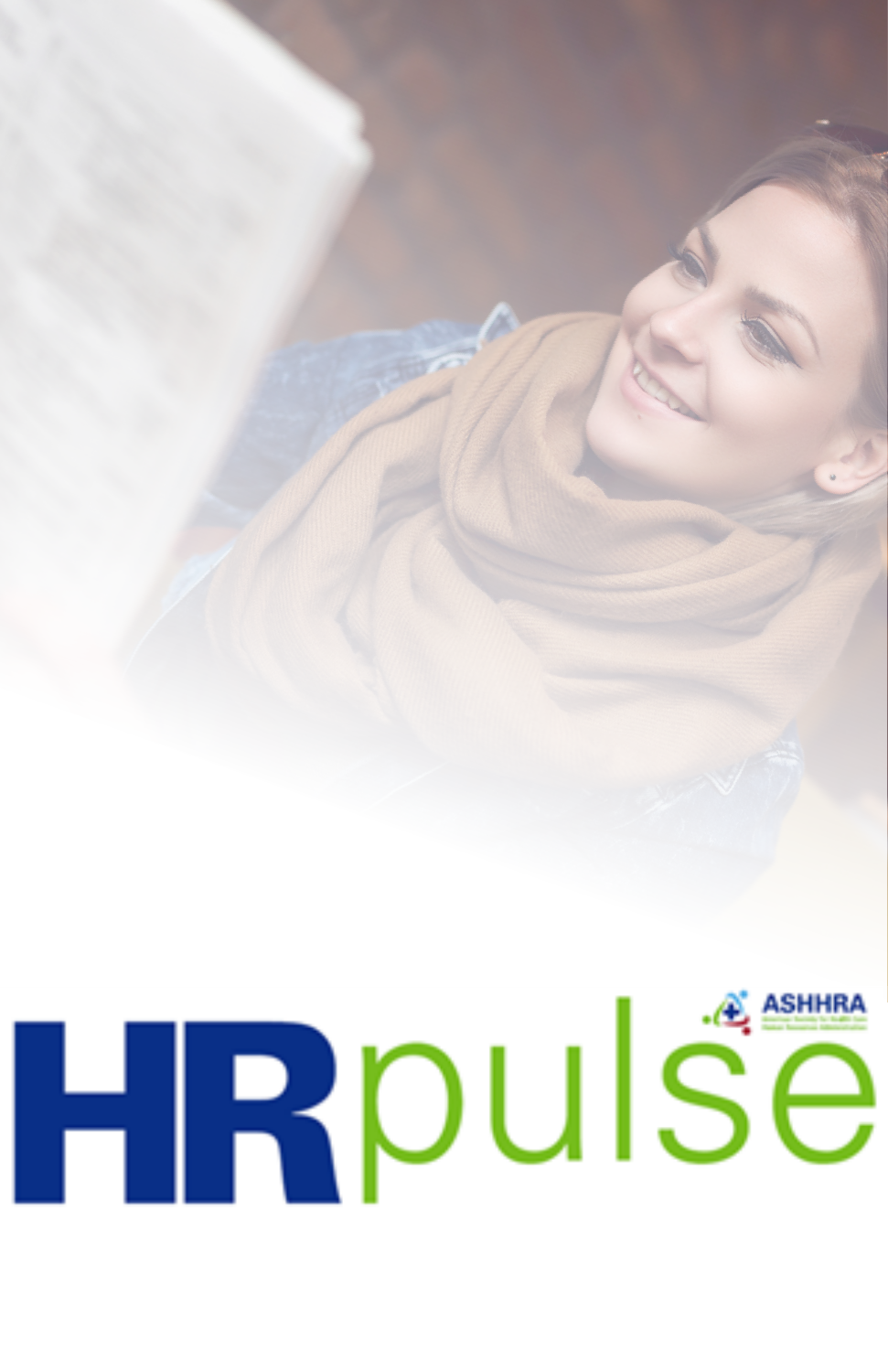

# **Q4 HR Pulse Article Requirements and Schedule Deadline**

Thank you for responding to the ASHHRA HR Pulse Call for Articles. We are thrilled that you are interested in educating our members. All submissions are selected based on the following criteria:

- The degree to which the article supports one or more of the ASHHRA HR Leader competencies
- Thoroughness of the subject matter
- Quality of best practices
- Quality of takeaway tools offered to readers

You can make multiple submissions should you have more than one idea. Thank you for your interest in advancing the health care human resources profession!

## **HR Leader Models**

### • **HR Delivery - HR Leaders Reach Beyond the Expected**

o Articles with this designation are for those seeking information on integrating the "people" side of health care with organizational business structures.

#### • **Healthcare Business Knowledge - HR Leaders Embrace New Learning**

- o An article with this designation is for those who want to demonstrate crossfunctional capability, health care knowledge, and strategic vision for their organization.
- **People Strategies - HR Leads with the Heart** 
	- o An article with this designation is for those whose goal is to create and implement operating models and structures that support a high-performance culture of care for employees.
- **Community Citizenship - HR Leaders Raise Their Voices** 
	- o An article that better connects employers with employees and links both to customers and communities.

#### • **Personal Leadership - HR Leaders Exemplify Excellence**

o An article with this designation helps those who want to accept the personal challenge to hold themselves to a higher standard than expected by others and serve as a model for excellence.

#### **Q4 Content Schedule/Deadlines**

| <b>Content Required</b>                              | Date               |
|------------------------------------------------------|--------------------|
|                                                      |                    |
| Author Call for Article Application, author bio, and | September 10, 2021 |
| headshot                                             |                    |
| 1st draft of article                                 | September 20, 2021 |
|                                                      |                    |
| Final draft of article                               | October 1, 2021    |
|                                                      |                    |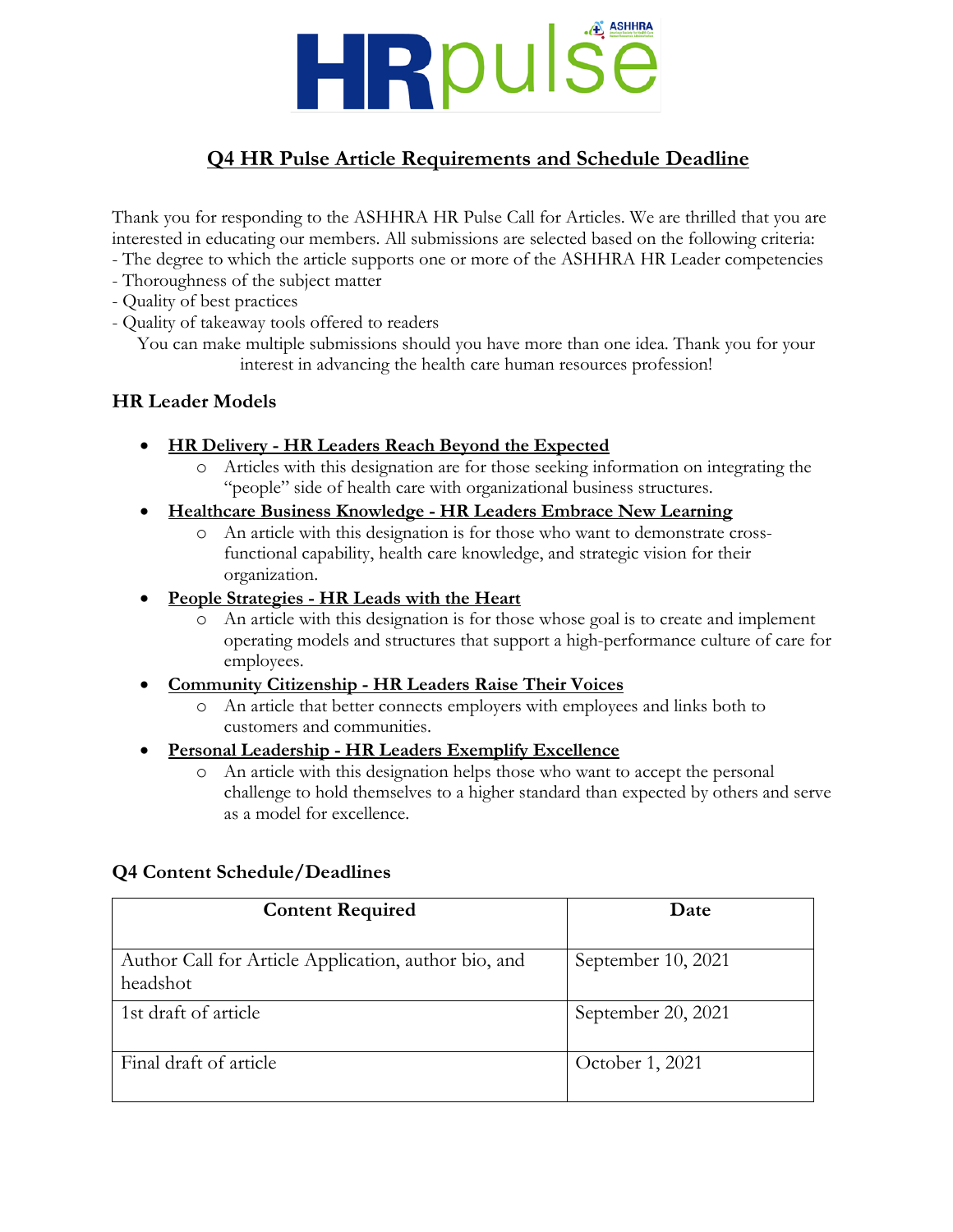

# **HR Pulse Content Application**

| Title:                                                                        |            |                |                         |  |
|-------------------------------------------------------------------------------|------------|----------------|-------------------------|--|
|                                                                               |            |                |                         |  |
|                                                                               |            |                |                         |  |
|                                                                               |            |                |                         |  |
|                                                                               |            |                |                         |  |
|                                                                               |            |                |                         |  |
|                                                                               |            |                |                         |  |
| Please answer the following questions regarding you and/or your organization: |            |                |                         |  |
|                                                                               | <b>Yes</b> | N <sub>0</sub> | Not Sure/Not Applicable |  |
| Current ASHHRA Member                                                         |            |                |                         |  |
|                                                                               |            |                |                         |  |

| Current ASHHRA Member                                   | Yes | $\mathbf{N}\mathbf{o}$ | Not Sure/Not Applicable |
|---------------------------------------------------------|-----|------------------------|-------------------------|
| Previously submitted an article<br>to ASHHRA for review |     |                        |                         |
| Previously published an article<br>in HR Pulse          |     |                        |                         |

Please provide a summary of your writing experience. (50 words or less)

Have you written about this topic or a similar topic prior to this submission?



If yes, where and when?

Please indicate if you and/or your organization has published articles in similar publications to HR Pulse. (e.g. Modern Healthcare, HR Magazine, Human Resource Executive, H&HN, etc.)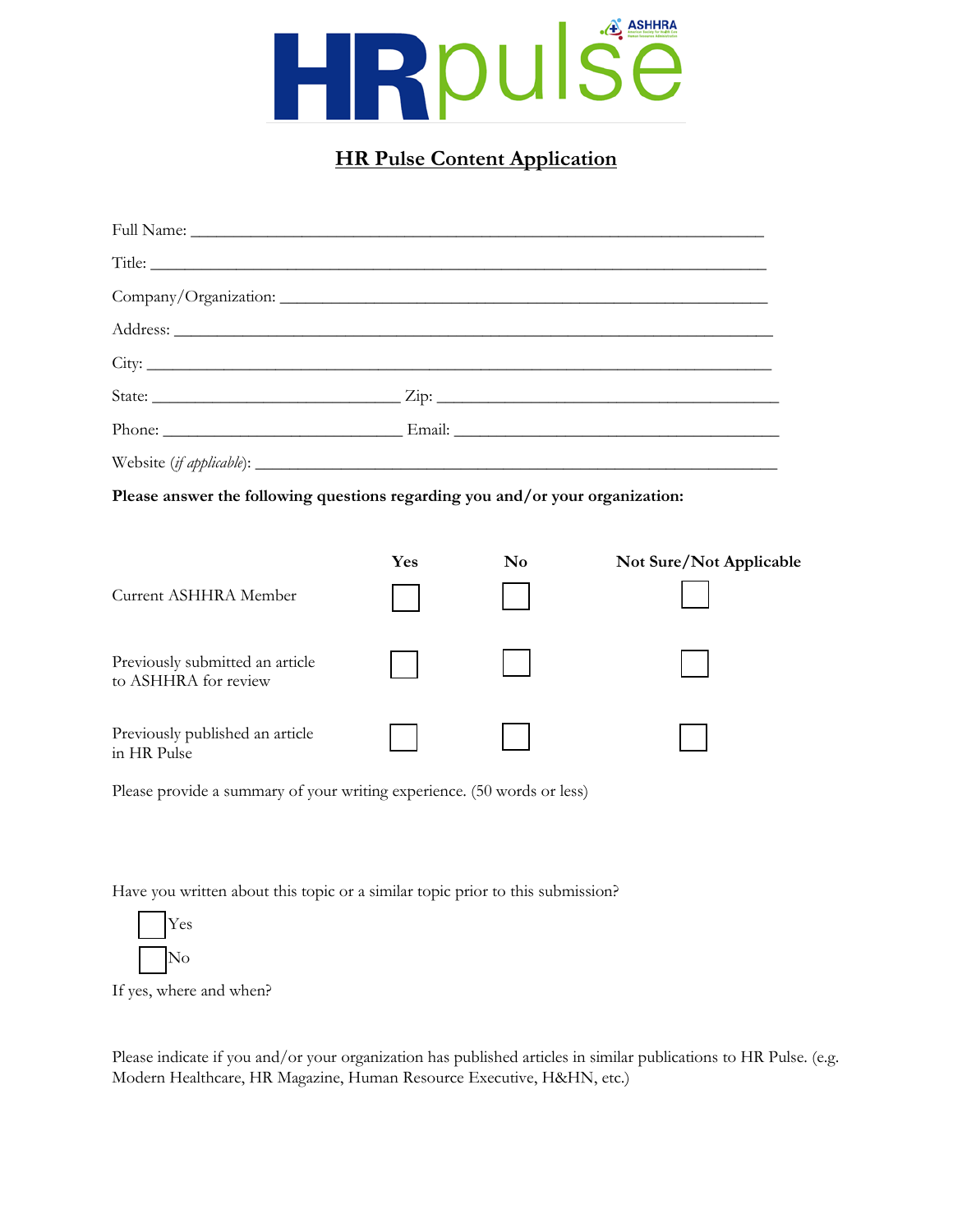If your article is not chosen for the HR Pulse, does ASHHRA have your permission to publish in our other electronic publications?



Please choose which level of audience your article will be most valuable.

New-to-the-Profession - An article designed for those new to the HR field or new to the health care HR field. This article will be created to help HR Professionals get started, have the tools and knowledge to know what to do next, and gain a good understanding of the ASHHRA HR Leader Model.

Mid-Level Professional - An article intended for generalists, specialists and/or mid-level managers looking to obtain the HR Leader Model competencies necessary to move to the next professional level.

Leader Track - An article designated for those with a minimum of five years leadership experience or who hold the title of DIR, VP, SRVP, or CHRO, that should provide the tools and knowledge to take organizations in a new direction.

Please select which HR Leader Model competency your article most closely represents.

HR Delivery - HR Leaders Reach Beyond the Expected - Articles with this designation are for those seeking information on integrating the "people" side of health care with organizational business structures.

Healthcare Business Knowledge - HR Leaders Embrace New Learning - An article with this designation is for those who want to demonstrate cross-functional capability, health care knowledge, and strategic vision for their organization.

People Strategies - HR Leads with the Heart - An article with this designation is for those whose goal is to create and implement operating models and structures that support a high-performance culture of care for employees.

Community Citizenship - HR Leaders Raise Their Voices - An article that better connects employers with employees and links both to customers and communities.

Personal Leadership - HR Leaders Exemplify Excellence - An article with this designation helps those who want to accept the personal challenge to hold themselves to a higher standard than expected by others and serve as a model for excellence.